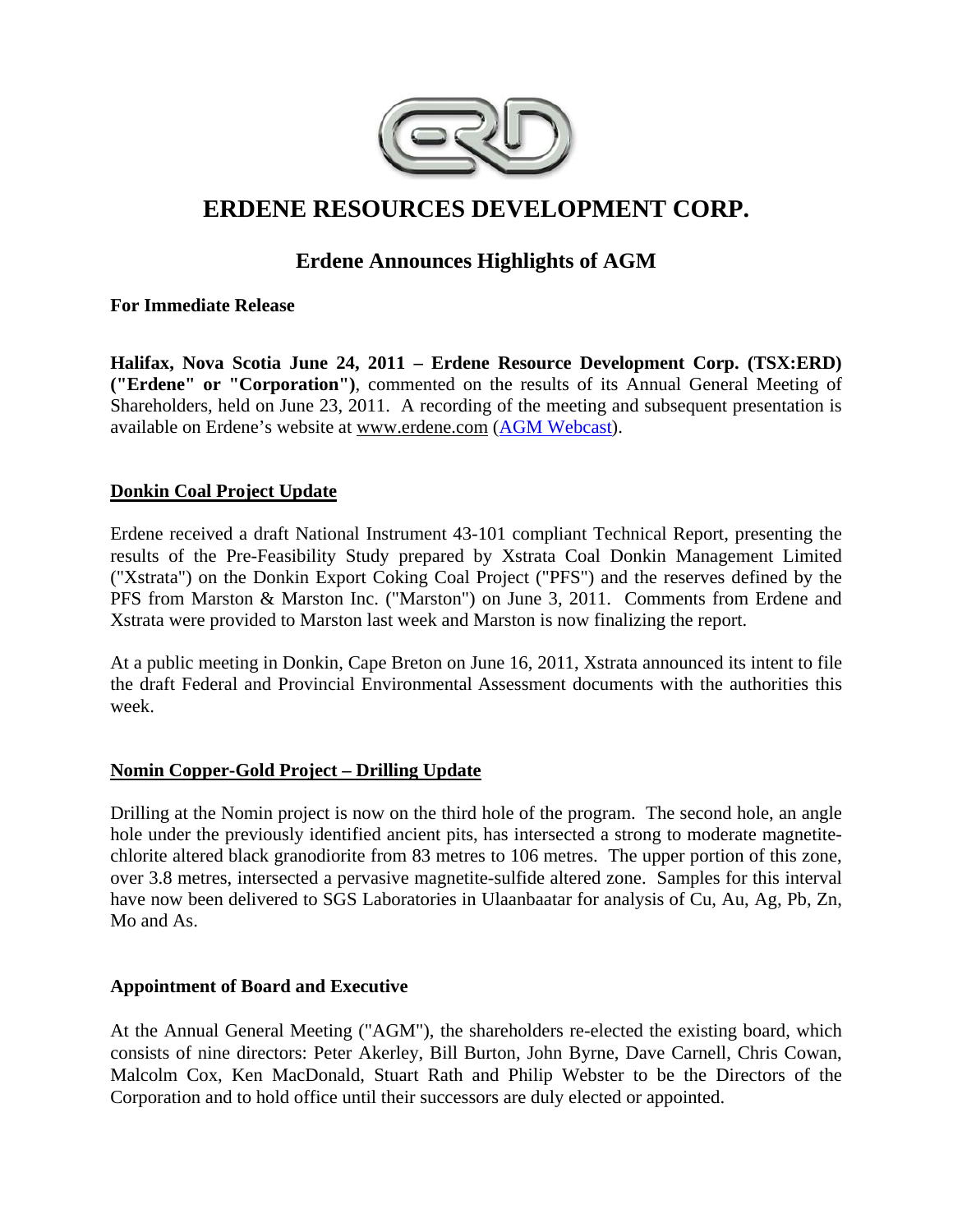Following the AGM, the Erdene board of directors confirmed the appointment of its executive officers, namely: President and Chief Executive Officer - Peter Akerley; Vice President Asia-Chris Cowan; Vice President Business Strategy and CFO-Ken MacDonald; and Corporate Secretary - Suzan Frazer.

#### **Auditor Re-Appointed**

KPMG LLP has been re-appointed Auditor of the Corporation to hold office until the next annual meeting of shareholders or until its successor is duly appointed.

#### **Shareholder Rights Plan Affirmed**

At the AGM, the shareholders also affirmed the shareholder rights plan ("Rights Plan") that had been approved by shareholders at the annual shareholders meeting in May 2008. The Rights Plan was adopted by Erdene's board of directors to ensure the fair treatment of shareholders in connection with any takeover offer for the Corporation. Under the rules of the Toronto Stock Exchange the shareholders of Erdene must affirm the Rights Plan every three years.

#### **Qualified Person**

J.C. (Chris) Cowan, P.Eng. (Ontario) is a Qualified Person as that term is defined in National Instrument 43-101 and has reviewed and approved the technical information contained in this news release. All samples have been assayed at SGS Laboratories in Ulaanbaatar, Mongolia. In addition to internal checks by SGS Laboratories, the Corporation incorporates a QA/QC sample protocol utilizing prepared standards, blanks and duplicates.

## **About Erdene**

Erdene Resource Development Corp. is a diversified resource company with multiple projects at various stages of development from exploration to production; all projects are focused on highgrowth commodities.

Erdene has a current working capital position of approximately \$5.3 million, including that of its controlled subsidiary Advanced Primary Minerals Corp., with 90,323,377 common shares issued and outstanding and a fully diluted position of 97,841,377 common shares.

#### **Forward-Looking Statements**

Certain information regarding Erdene contained herein may constitute forward-looking statements within the meaning of applicable securities laws. Forward-looking statements may include estimates, plans, expectations, opinions, forecasts, projections, guidance or other statements that are not statements of fact. Although Erdene believes that the expectations reflected in such forward-looking statements are reasonable, it can give no assurance that such expectations will prove to have been correct. Erdene cautions that actual performance will be affected by a number of factors, most of which are beyond its control, and that future events and results may vary substantially from what Erdene currently foresees. Factors that could cause